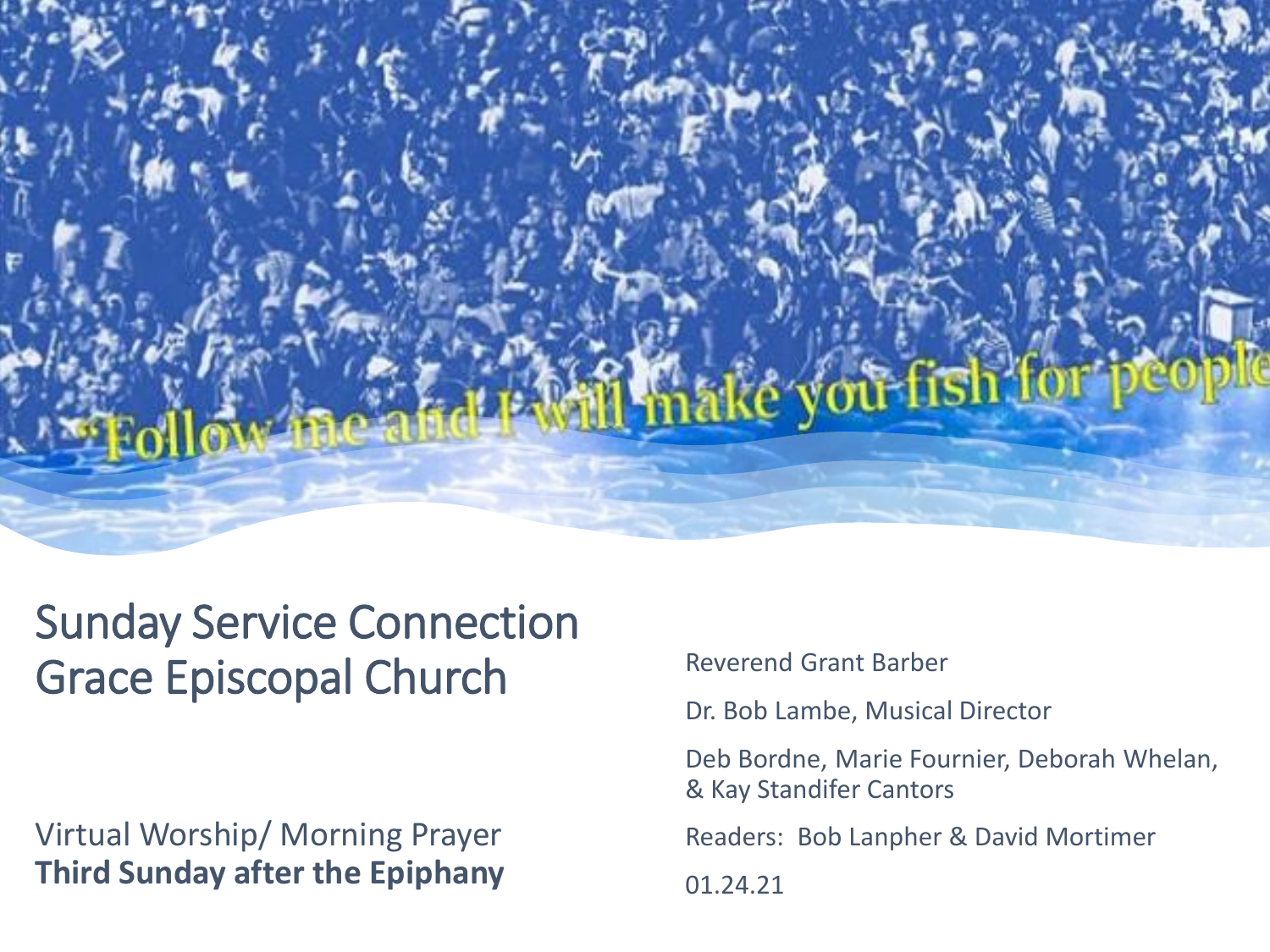# Opening

#### *Officiant's microphone open, all others muted.*

**Priest:** Blessed be God: Father, Son and Holy Spirit;

**People:** and blessed be God's kingdom, now and forever. Amen.



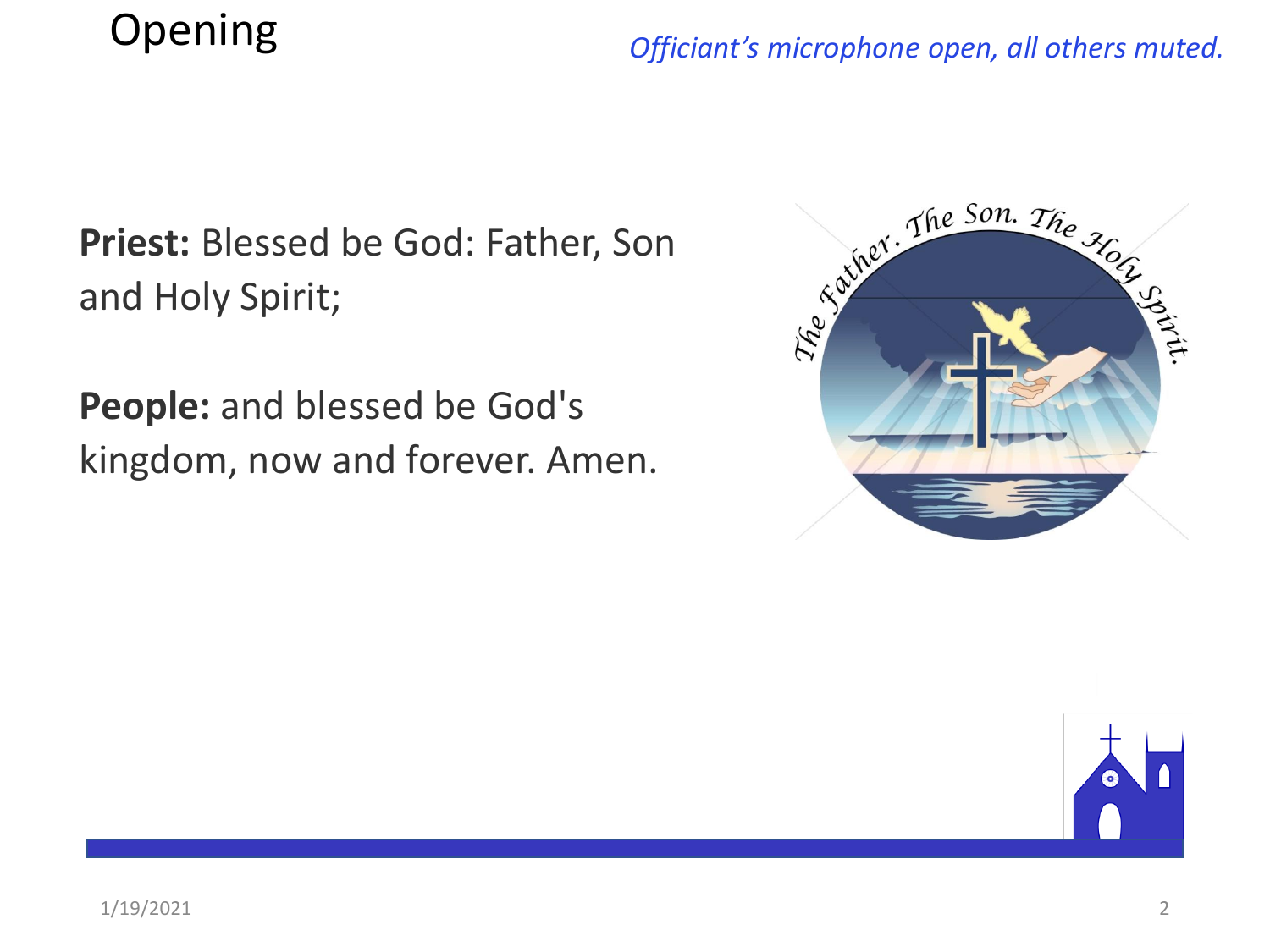#### Gloria

Glory to God in the highest, and peace to his people on earth.

Lord God, heavenly King, almighty God and Father, we worship you, we give you thanks, we praise you for your glory.

Lord Jesus Christ, only Son of the Father, Lord God, Lamb of God,

you take away the sin of the world: have mercy on us; you are seated at the right hand of the Father: receive our prayer.

For you alone are the Holy One, you alone are the Lord, you alone are the Most High , Jesus Christ, with the Holy Spirit, in the glory of God the Father. Amen

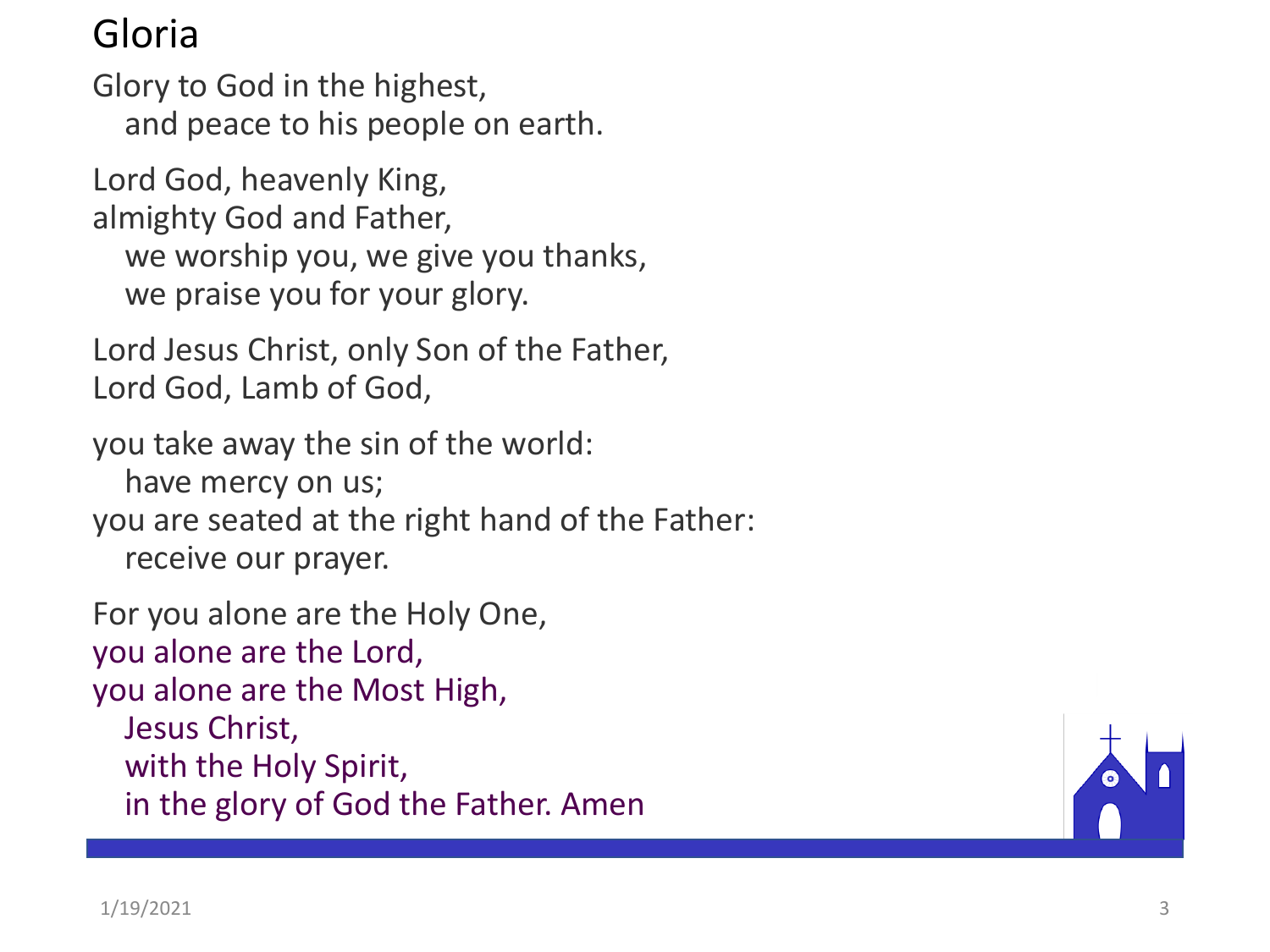

Give us grace, O Lord, to answer readily the call of our Savior Jesus Christ and proclaim to all people the Good News of his salvation, that we and the whole world may perceive the glory of his marvelous works; who lives and reigns with you and the Holy Spirit, one God, for ever and ever. *Amen.*

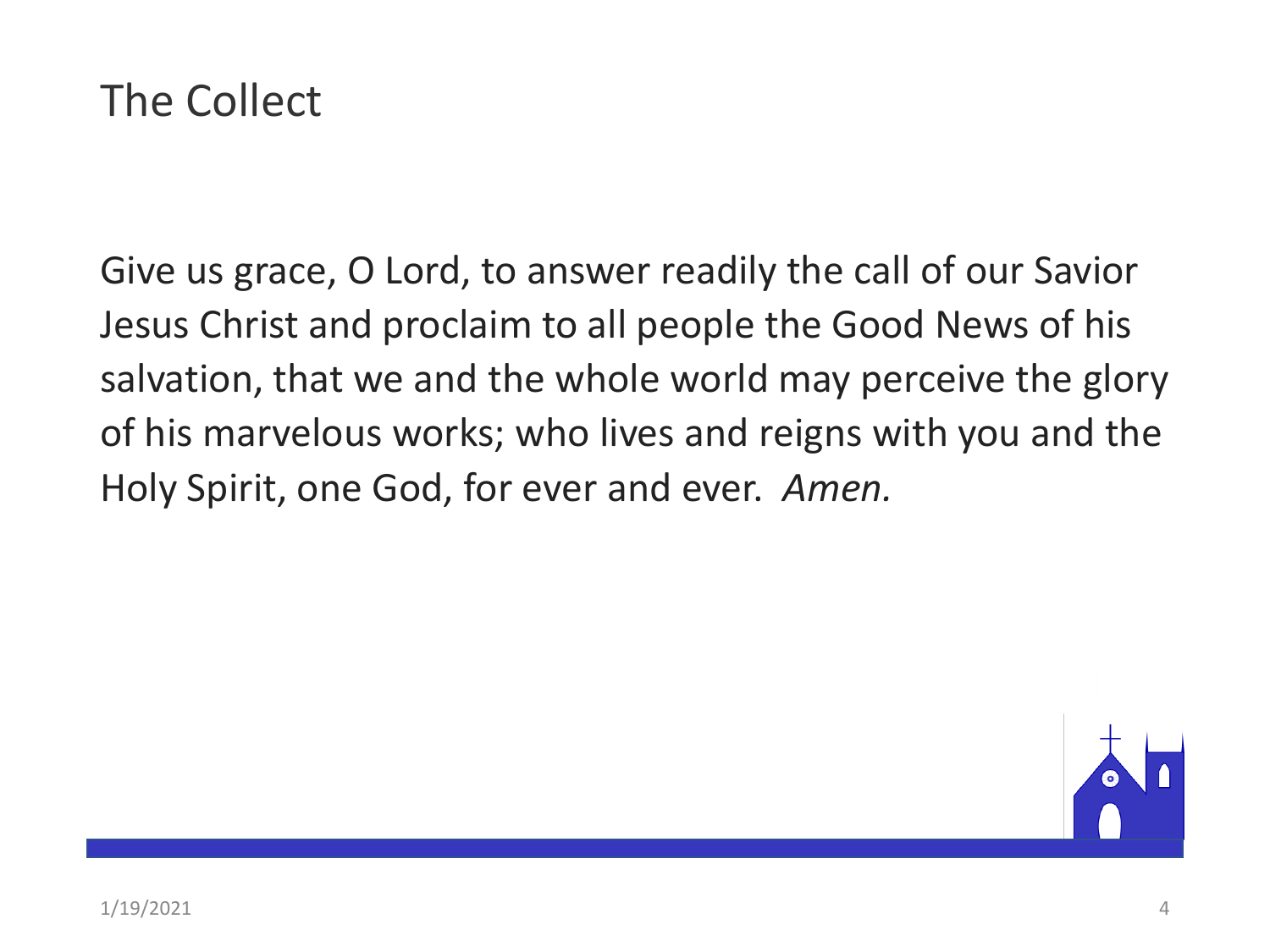## First Reading – Reader **Jonah 3:1-5, 10**

*Reader's microphone open, all others muted*

The word of the Lord came to Jonah a second time, saying, "Get up, go to Nineveh, that great city, and proclaim to it the message that I tell you." So Jonah set out and went to Nineveh, according to the word of the Lord. Now Nineveh was an exceedingly large city, a three days' walk across. Jonah began to go into the city, going a day's walk. And he cried out, "Forty days more, and Nineveh shall be overthrown!" And the people of Nineveh believed God; they proclaimed a fast, and everyone, great and small, put on sackcloth.

When God saw what they did, how they turned from their evil ways, God changed his mind about the calamity that he had said he would bring upon them; and he did not do it.

Hear what the Spirit is saying to God's people *All: Thanks be to God*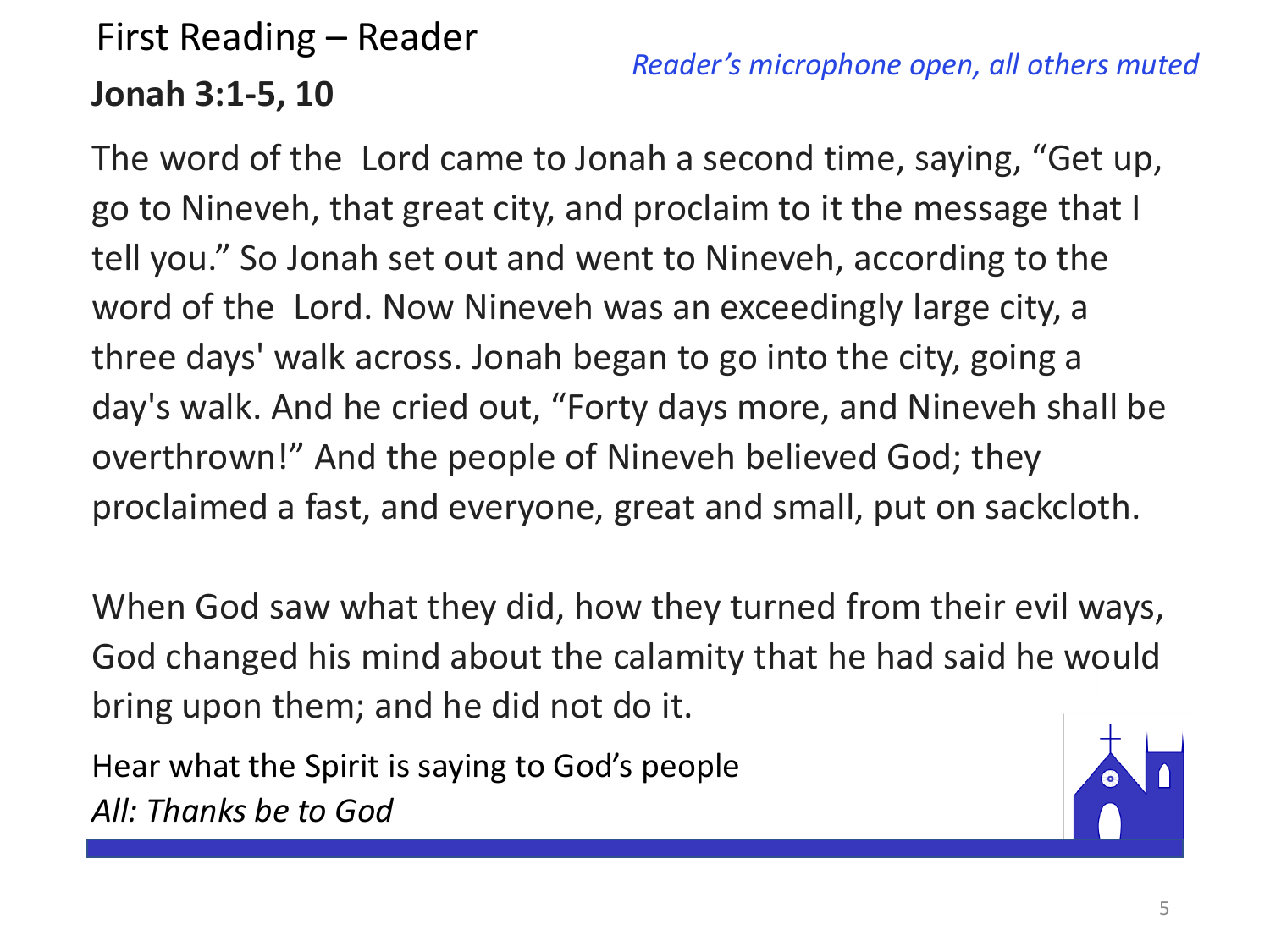#### **Psalm 62:6-14** Rev. Grant & Reader

- 6 For God alone my soul in silence waits; \* truly, my hope is in him.
- 7 He alone is my rock and my salvation, \* my stronghold, so that I shall not be shaken.
- 8 In God is my safety and my honor; \* God is my strong rock and my refuge.
- 9 Put your trust in him always, O people, \* pour out your hearts before him, for God is our refuge.
- 10 Those of high degree are but a fleeting breath, \* even those of low estate cannot be trusted
- 11 On the scales they are lighter than a breath,  $*$ all of them together.

*continue*

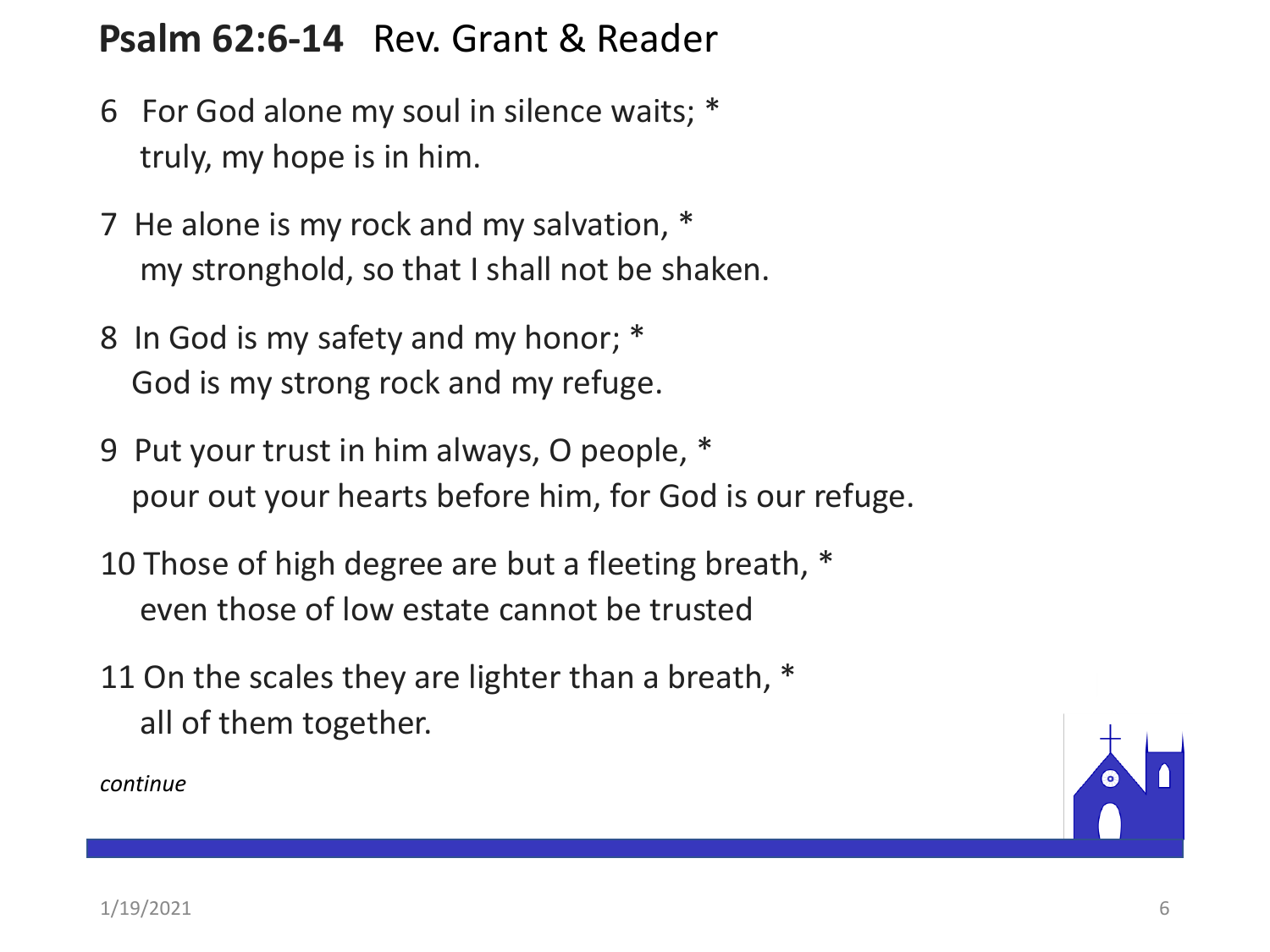*continue*

12 Put no trust in extortion;

in robbery take no empty pride; \*

though wealth increase, set not your heart upon it.

13 God has spoken once, twice have I heard it, \* that power belongs to God.

14 Steadfast love is yours, O Lord, \* for you repay everyone according to his deeds.

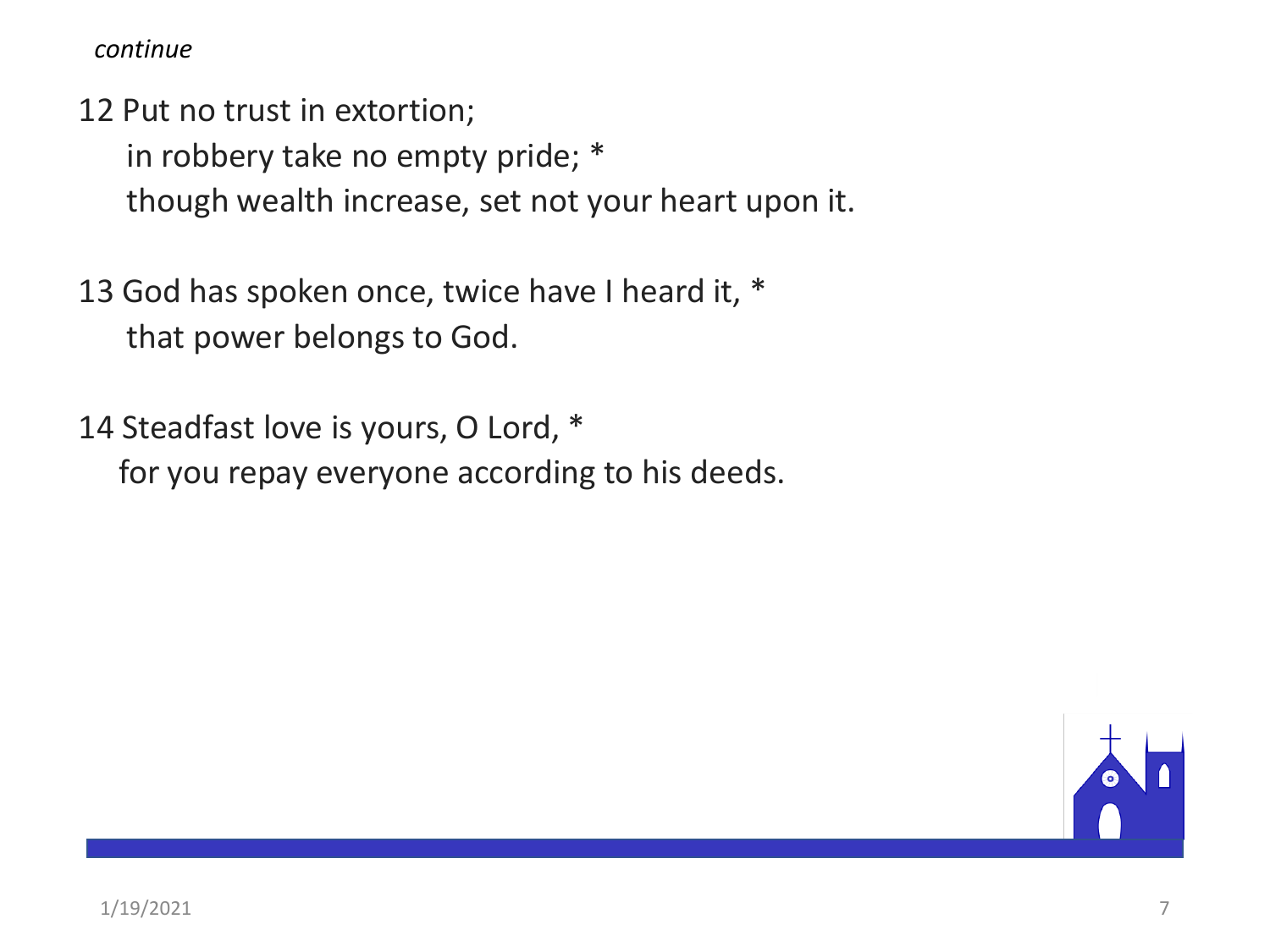#### Second Reading – Rev. Grant Barber

**Mark 1:14-20**

*microphone open, all others muted*

*Grant or Reader's* 

#### **Glory to you O Lord**

After John was arrested, Jesus came to Galilee, proclaiming the good news of God, and saying, "The time is fulfilled, and the kingdom of God has come near; repent, and believe in the good news."

As Jesus passed along the Sea of Galilee, he saw Simon and his brother Andrew casting a net into the sea—for they were fishermen. And Jesus said to them, "Follow me and I will make you fish for people." And immediately they left their nets and followed him. As he went a little farther, he saw James son of Zebedee and his brother John, who were in their boat mending the nets. Immediately he called them; and they left their father Zebedee in the boat with the hired men, and followed him.

#### **Praise to you Lord Christ**

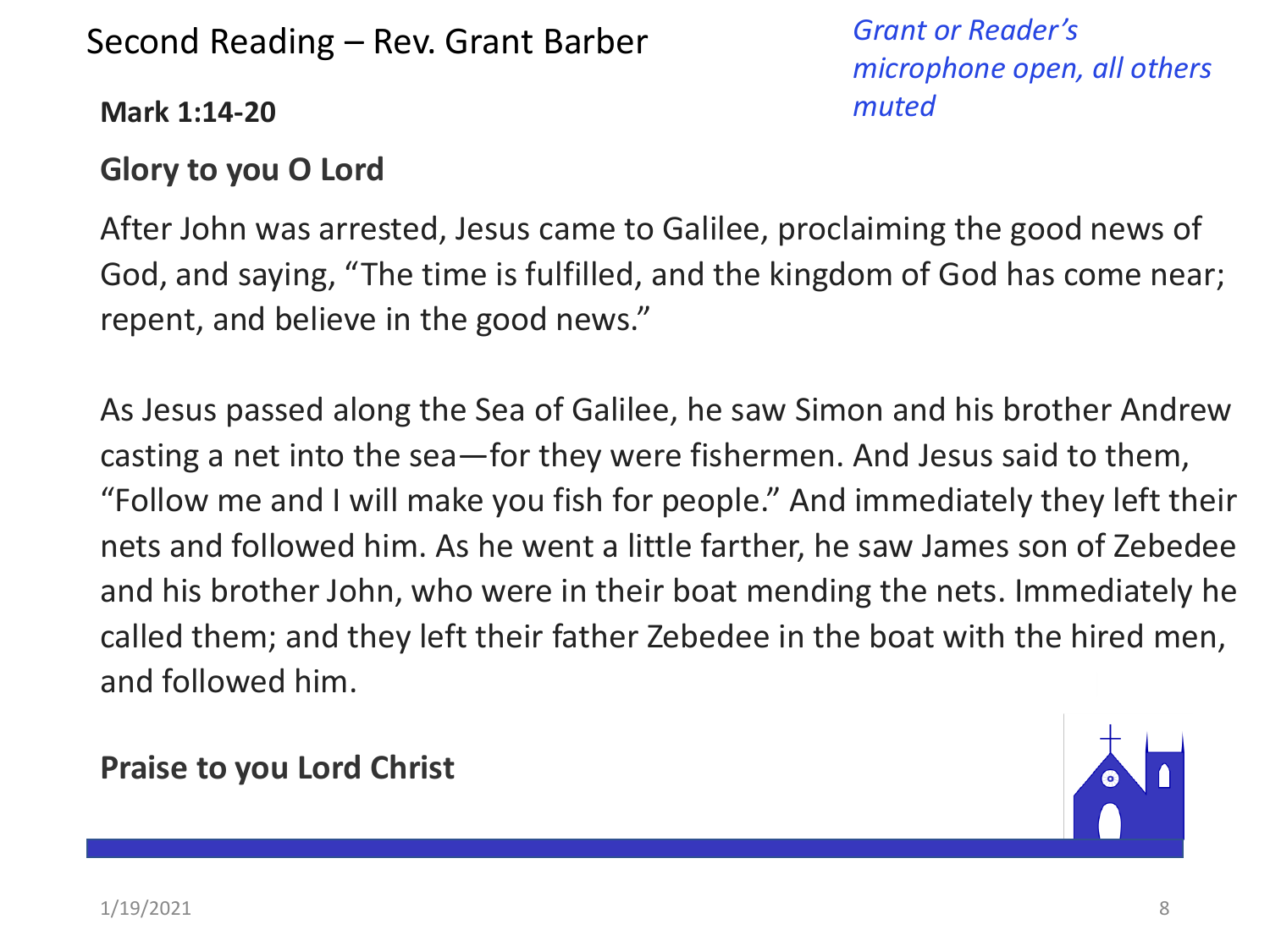## The Nicene Creed

We believe in one God, the Father, the Almighty, maker of heaven and earth, of all that is, seen and unseen.

We believe in one Lord, Jesus Christ, the only Son of God, eternally begotten of the Father, God from God, Light from Light, true God from true God, begotten, not made, of one Being with the Father. Through him all things were made. For us and for our salvation he came down from heaven: by the power of the Holy Spirit he became incarnate from the Virgin Mary, and was made man.

#### *Rev Grant's microphone open, all others muted*

For our sake he was crucified under Pontius Pilate; he suffered death and was buried. On the third day he rose again in accordance with the Scriptures; he ascended into heaven and is seated at the right hand of the Father

He will come again in glory to judge the living and the dead, and his kingdom will have no end.

We believe in the Holy Spirit, the Lord, the giver of life, who proceeds from the Father and the Son. With the Father and the Son he is worshiped and glorified. He has spoken through the Prophets.

We believe in one holy catholic and apostolic Church. We acknowledge one baptism for the forgiveness of sins.

We look for the resurrection of the dead, and the life of the world to come.

*Amen*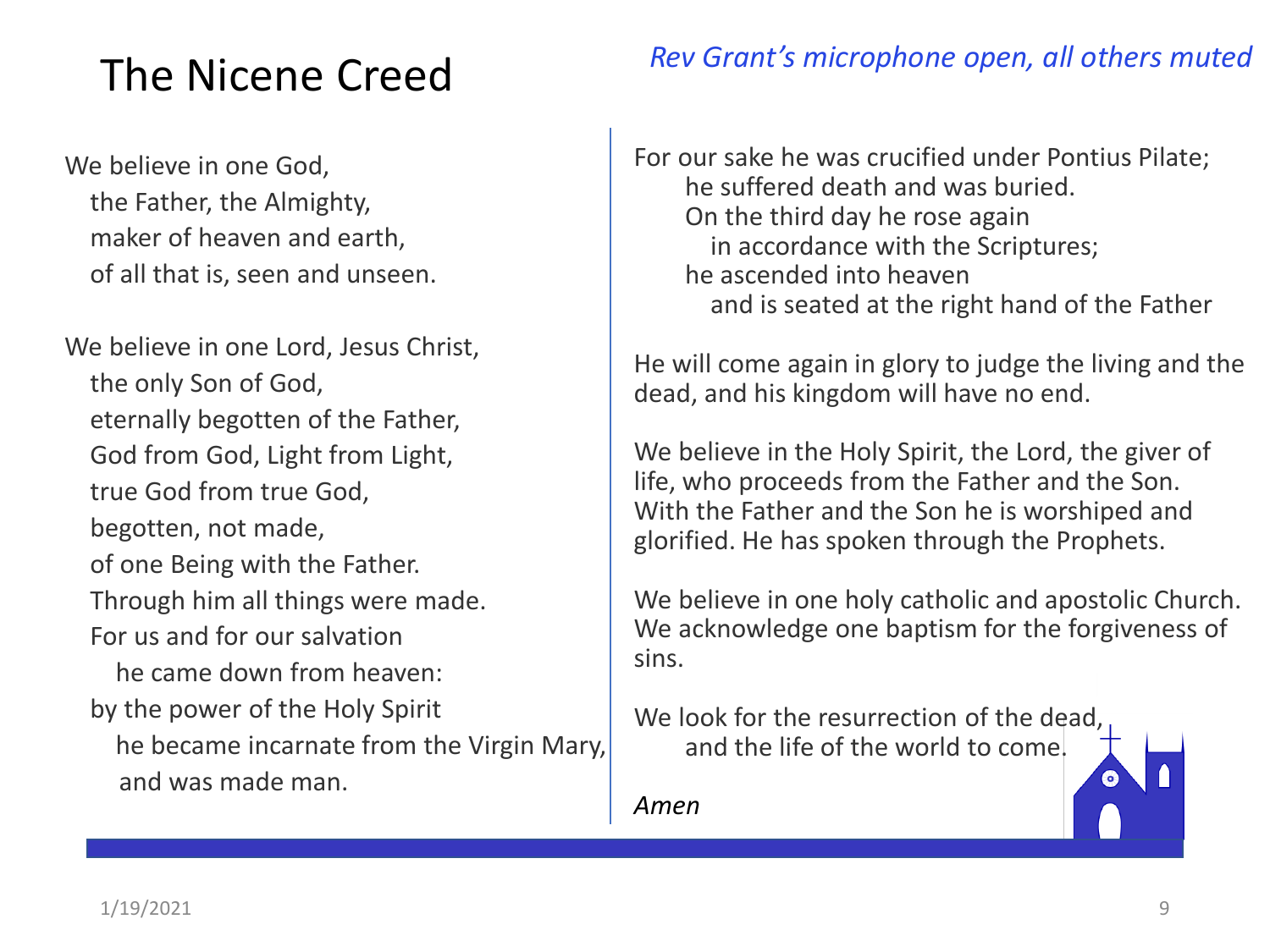## Prayers of the People - Form II – Reader

*In the course of the silence after each bidding, the People offer their own prayers, either silently or aloud.*

I ask your prayers for God's people throughout the world; for our Presiding Bishop Michael, our Bishops Alan and Gayle; for this gathering; and for all ministers and people. Pray for the Church. *Silence*

I ask your prayers for peace; for goodwill among nations; and for the wellbeing of all people. Pray for justice and peace. *Silence*

I ask your prayers for the poor, the sick, the hungry, the oppressed, and those in prison. Pray for those in any need or trouble.

Dot B., Marilyn W., Kyle M., Jennifer M., Claire M., Muriel C., Daniel, Marjorie S., Tom D., JoAnn B., Vi G., Andrew D., Loren C., Richard T., Pat N., Rebecca T., Stephanie T., David T., George M., Alison S., Diane M., John V., Norm L., Fredy V., Janet D., Beth W., Ron, Nancy M., Michele T., Carole H.P. o & Autumn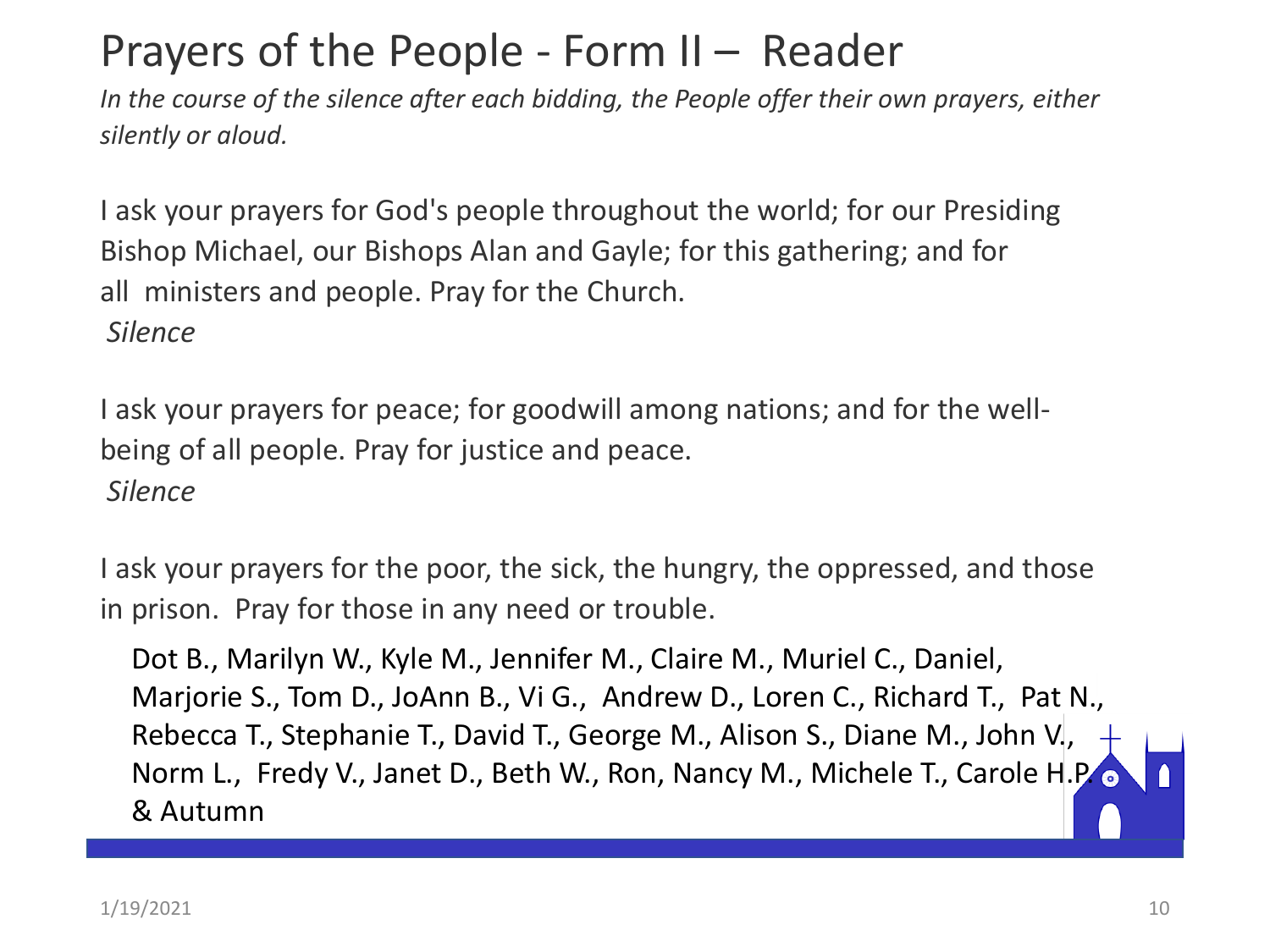## Prayers of the People –

*Rev. Grant or reader's microphone is open, all others muted*

We give thanks for those serving in the military, especially: Matt C., Baron S., Zachary S., Christopher, Tim, Monique & Joey

I ask your prayers for all who seek God, or a deeper knowledge of him. Pray that they may find and be found by him. *Silence - We invite you to name out loud others we pray for….*

I ask your prayers for the departed. Pray for those who have died. *Silence - We invite you to name out loud others we pray for….*

I ask for your prayers of thanksgiving for blessings. Pray in gratitude to God.

*Silence - We invite you to name out loud thanksgivings we pray for….*

*You may also add your prayers in the chat box, including birthday or anniversary remembrances.*

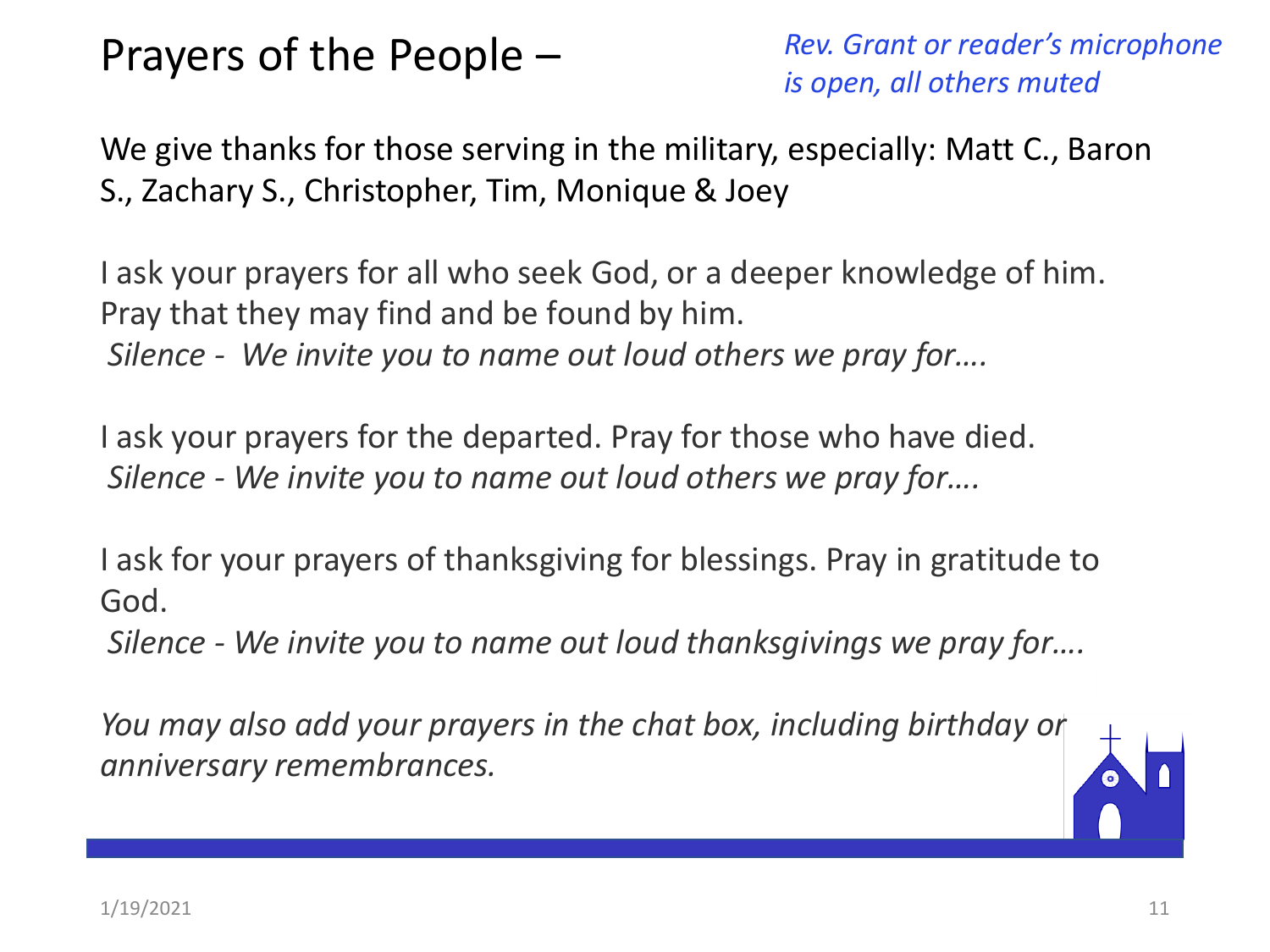# Confession and Absolution

Let us confess our sins against God and our neighbor

*Officiant and People together*

Most merciful God, we confess that we have sinned against you in thought, word, and deed, by what we have done, and by what we have left undone. We have not loved you with our whole heart; we have not loved our neighbors as ourselves. We are truly sorry and we humbly repent. For the sake of your Son Jesus Christ, have mercy on us and forgive us; that we may delight in your will, and walk in your ways, to the glory of your Name. Amen.

Priest: Almighty God have mercy on you, forgive you all your sins through our Lord Jesus Christ, strengthen you in all goodness, and by the power of the Holy Spirit keep you in eternal life.

Amen.

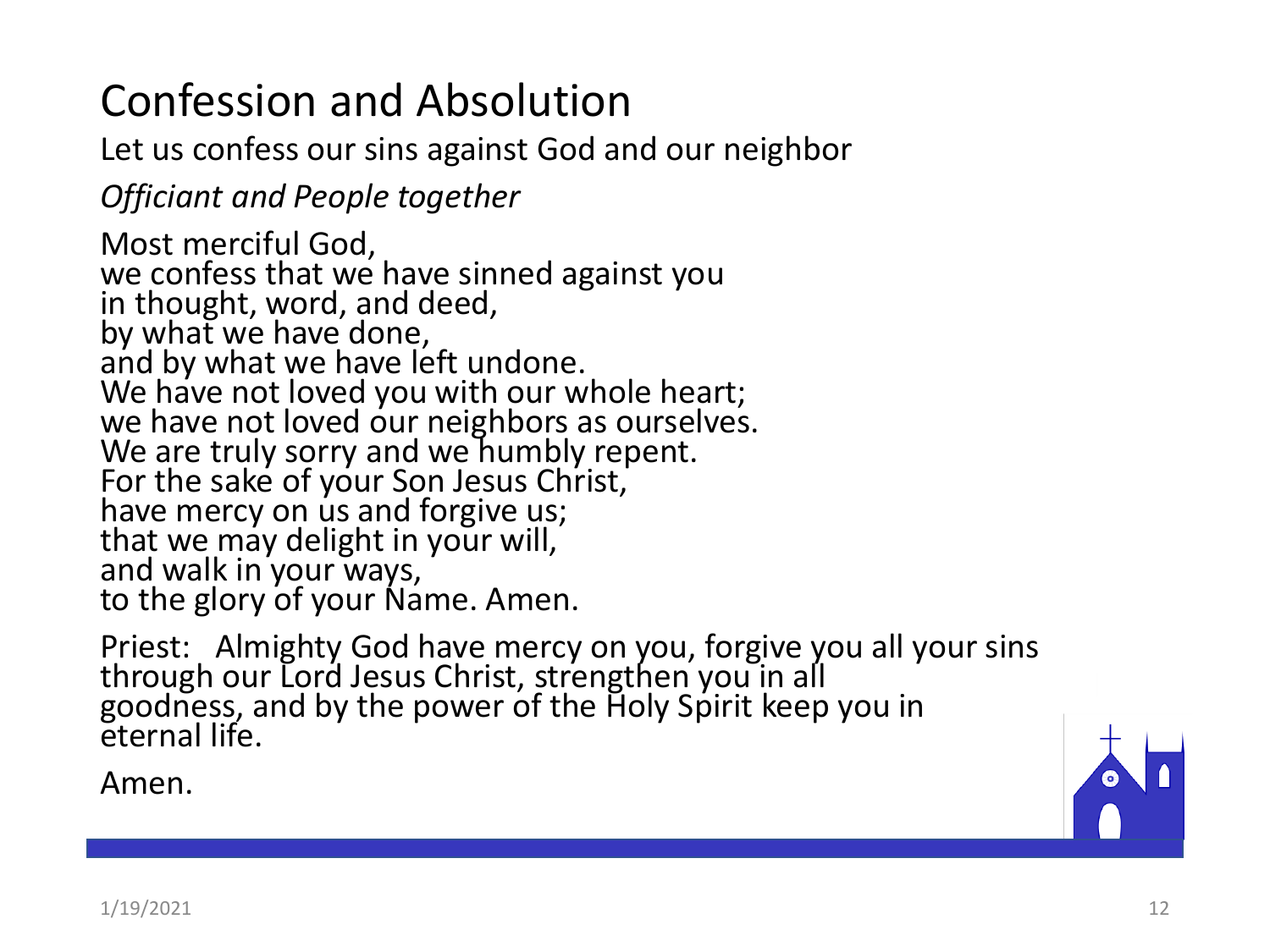## The Lord's Prayer Mute microphones

*And now, as our Savior Christ has taught us, we are bold to say,*

Our Father, who art in heaven, hallowed be thy Name, thy kingdom come, thy will be done, on earth as it is in heaven. Give us this day our daily bread. And forgive us our trespasses, as we forgive those who trespass against us.

And lead us not into temptation, but deliver us from evil. For thine is the kingdom, and the power, and the glory, for ever and ever. Amen.

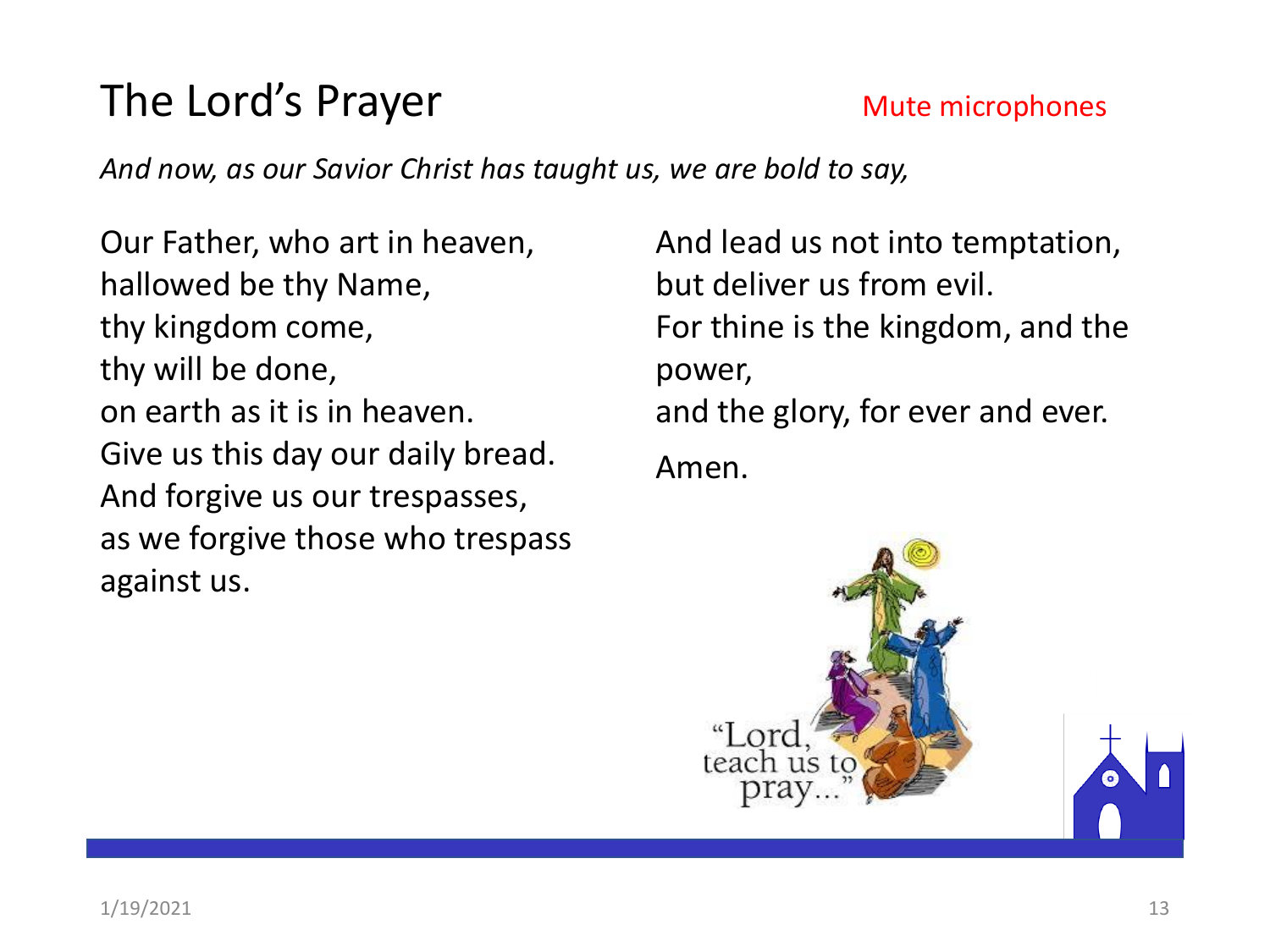### Jesus said………….

### Closing **Officiant:**

Let us bless the Lord. Alleluia, alleluia

#### **People:**

Thanks be to God! Alleluia, Alleluia